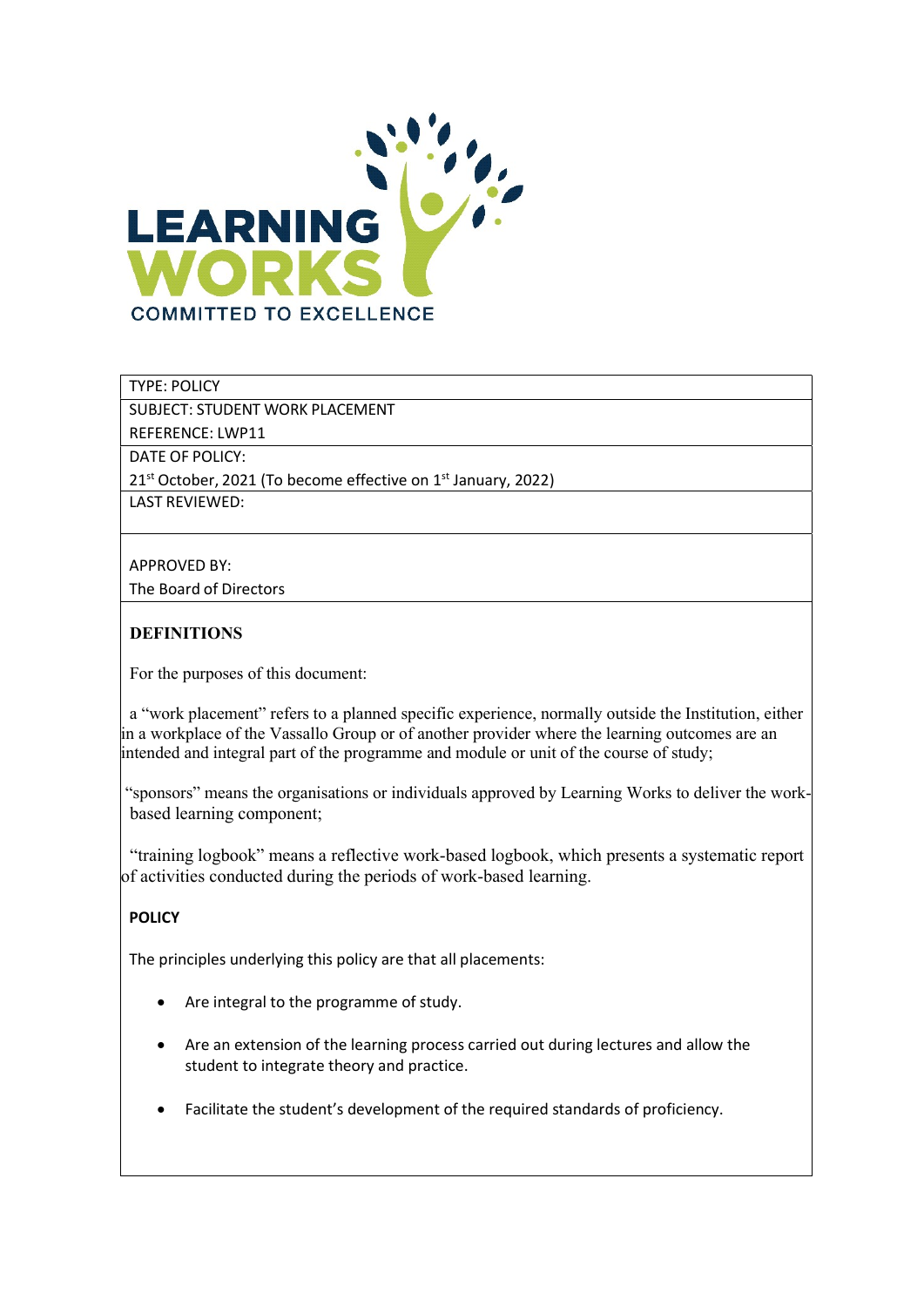- Are in a setting that reflects the normal context and environment for that practice.
- Are of a number and duration that enable learners to fulfil the demands of the profession.

### **RESPONSIBILITIES**

Learning Works is responsible for:

- Ensuring the quality, standards and the student experience for work placement learning.
- Approving, recording, monitoring and reviewing work placements to ensure the quality of the learning experience and the continued appropriateness of the work placement. These work placement visits will be carried out by the mentoring staff of Learning Works and moderated by the Internal Quality Assurers (IQA).
- Issuing clear guidance to those involved in the work placement, including placement providers, Learning Works' staff and students.
- Drawing up a training programme plan that shall contain the following information:
	- i. training programme title;
	- ii. relevant skilled and technical occupation;
	- iii. eligibility and entry requirements;
	- iv. calendar dates and hours to be spent at Learning Works and work-based locations including number of hours or working days for each week of the calendar year when a learner will be engaged in work-based learning with the sponsors and engaged in institution-based learning;
	- v. learning outcomes and credits for institution-based and work-based learning defining the knowledge, skills behaviours and attitudes to be gained;
	- vi. assessment methodology providing the types of assessment, dates, duration, location at the sponsor and at Learning Works;
	- vii. qualification or award level obtained on the Malta Qualifications Framework and the equivalent European Qualifications Framework or on international qualification structures recognized by industry on successful completion of the full learning programme;
	- viii. progression to further training programmes;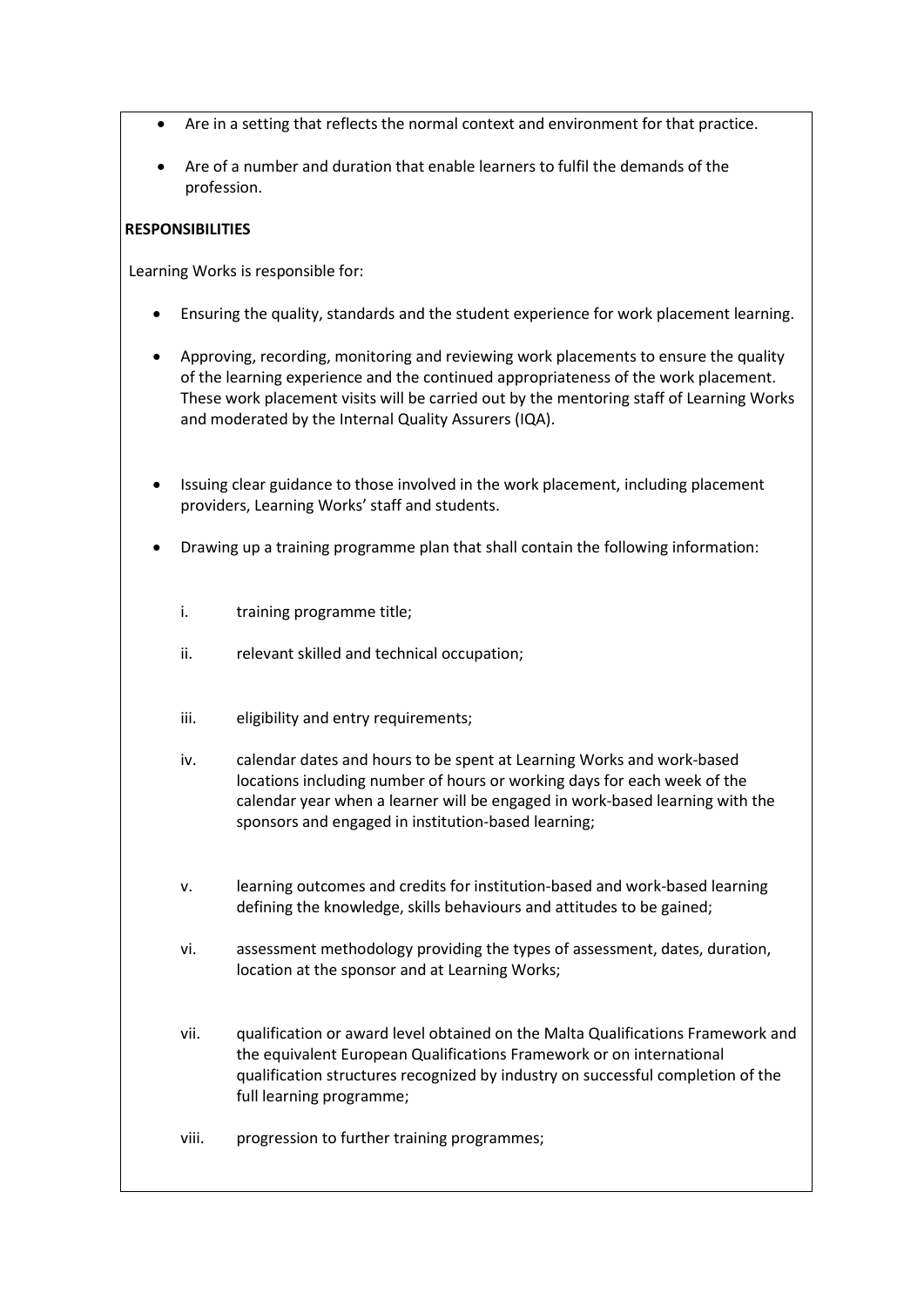ix. due date of review of the educational content of the training programme by Learning Works.

# RIGHTS AND OBLIGATIONS

- 1 Learning Works shall:
	- i. act as the administrator of the training programmes and shall be responsible for the development, co-ordination, control, assessment and certification of the training programmes, as well as the provision of the institution-based learning component;
	- ii. develop training programmes in consultation with sponsors;
	- iii. review the programme every three years;
	- iv. conduct internal quality audits on training programmes and their support administrative processes;
	- v. Set up a Work-Based Learning Operational Board to develop, administer, control and improve all processes pertaining to the training programmes in relation to work-placements;
	- vi. ensure that training programmes, systems and processes reflect the national strategy for social inclusion in education;
	- vii. issue the qualification or award for each training programme in accordance with the Malta Qualifications Framework or on international qualification structures recognized by industry;
	- viii. mediate on issues relating to-work-based learning and training which may arise between the learner and the sponsor;
	- ix. ensure that entry requirements and the selection of learners are equitable and free from discrimination on the grounds of age, belief, creed and, or religion, colour, ethnic origin and, or race, disability, family responsibilities and, or pregnancy, family and, or civil status, gender expression and or gender identity, genetic features, health status, political opinion, sex and, or sex characteristics, and sexual orientation;
	- x. oblige learners to keep a written training logbook record up to date, and to inspect the records insofar as such records are required as part of the work placement;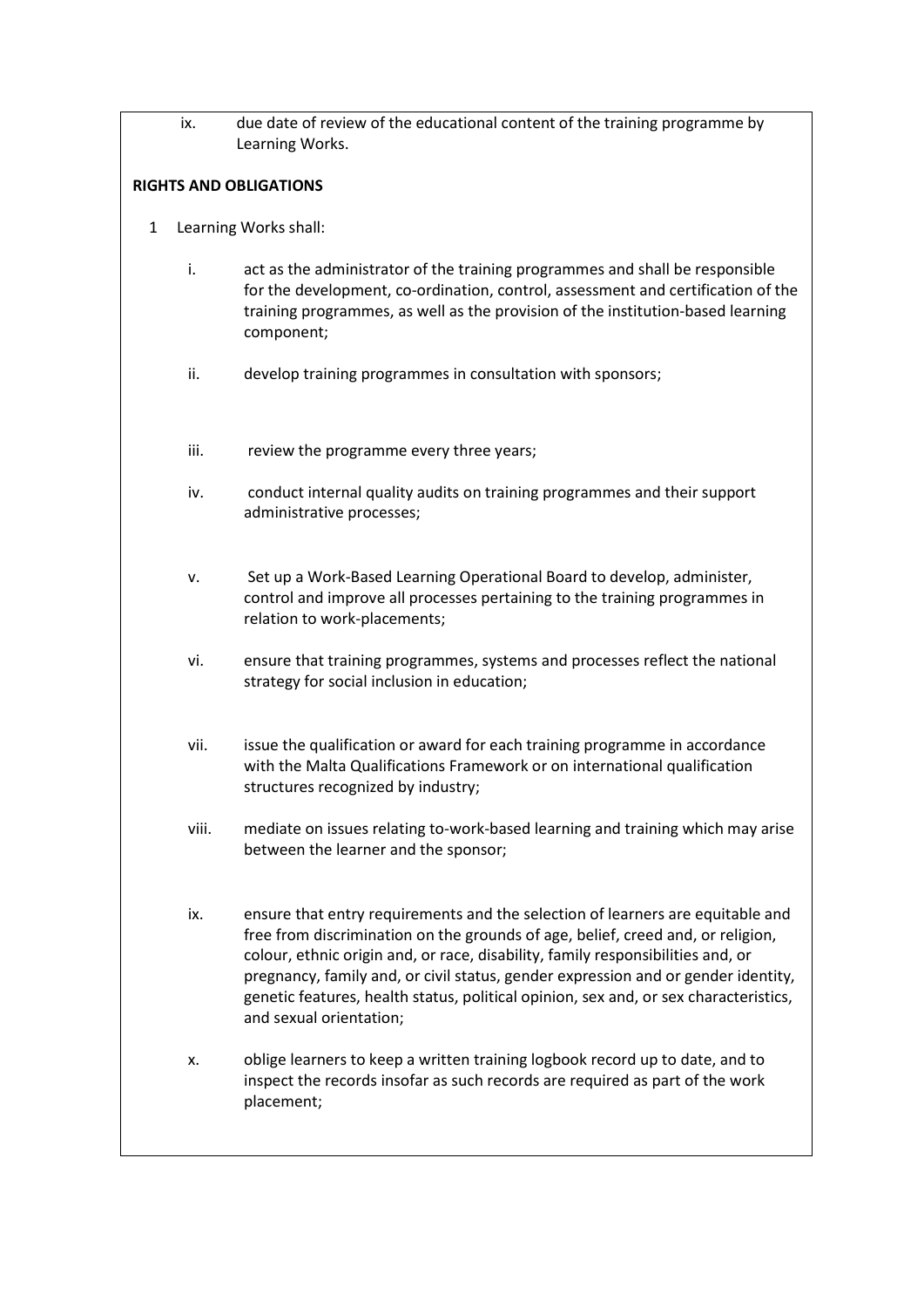- xi. provide proper health and safety equipment and facilities in accordance with the Occupational Health and Safety Authority Act;
- xii. ensure that learners are covered by the sponsor's public liability insurance;
- xiii. ensure that the learners' well-being is safeguarded and that they are trained in an environment that is free from discrimination, workplace bullying or harassment.
- 2 a. Learners shall have the following rights:
	- i. they may be eligible to benefit from student maintenance in terms of the Student Maintenance Grant Regulations;
	- ii. those on apprenticeship programmes have the right to an income equivalent to the national minimum wage per hour for the hours spent at the workplace as stipulated in the training programme plan. The income per hour is calculated as the income derived from the sponsor and from the student maintenance grant.
- 2 b. Learners shall:
	- i. perform tasks entrusted to them as part of their work-based training;
	- ii. undergo vocational education and examinations as outlined in the training programme plan;
	- iii. abide by the instructions given to them within the framework of their work based training by the sponsor, trainer or any other persons entitled to give such instructions;
	- iv. attend for work-based training in accordance with the pre-established training programme plan;
	- v. attend for any institution-based learning as provided by Learning Works;
	- vi update the training logbook on a regular basis as established by Learning Works;
	- vii. notify Learning Works if the sponsor is not adhering to the conditions established by Learning Works;
	- viii. abide by the rules of behaviour as established by the sponsor and Learning Works.

#### TRAINING AGREEMENTS

- There shall be a training agreement for work placements which has to be signed before the commencement of the training programmes by the sponsor, the learner and Learning Works.
- A training agreement is binding throughout the duration of the programme and shall end upon the expiration of the period of training and upon successful completion by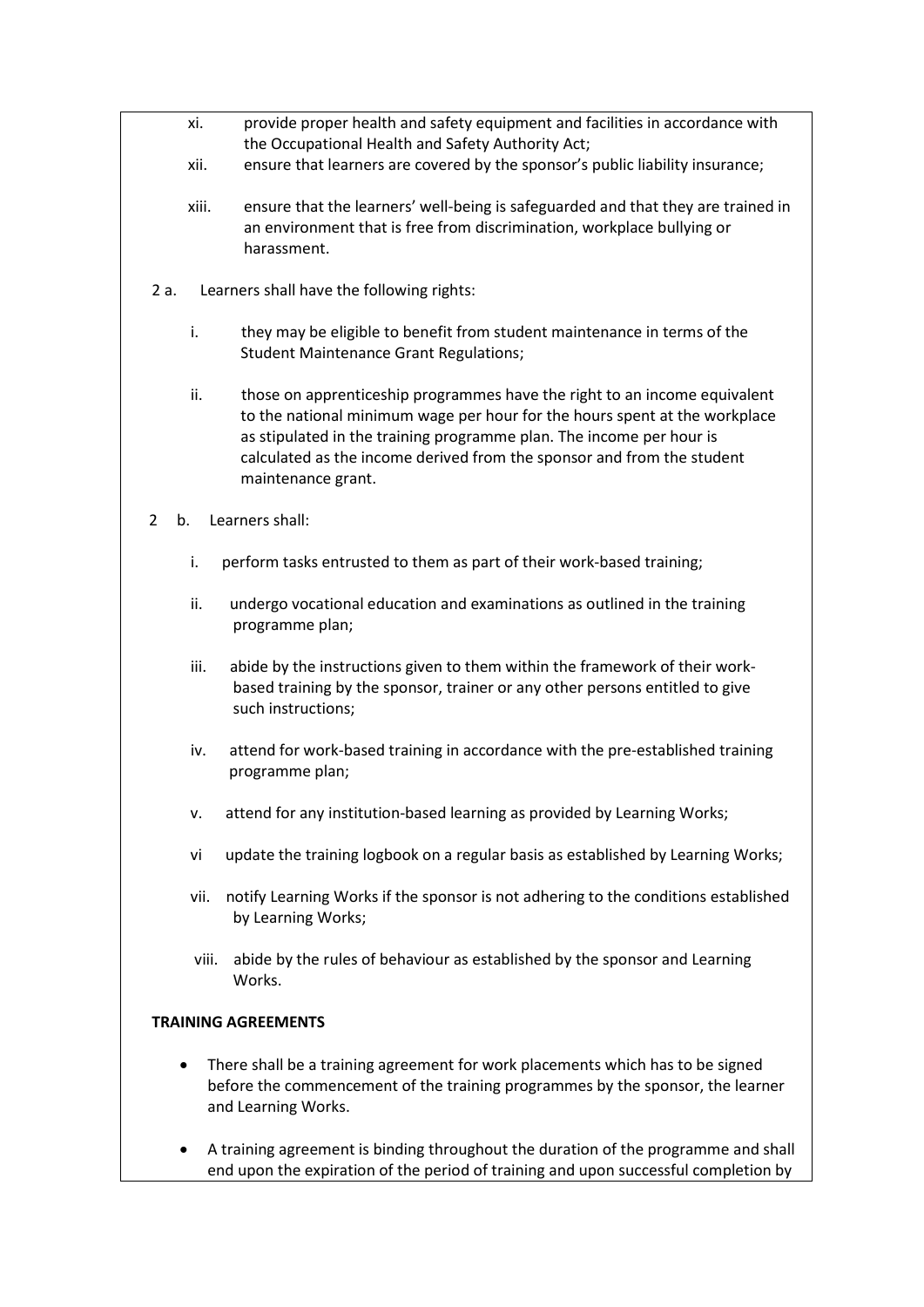the learner of the training programme as established in the training agreement. If the learner fails to successfully complete the training programme s/he may request an extension until the next possible occasion for successful completion of the training programme which period shall not be extended for more than one year.

- A learner who discontinues the work-based period before the time specified by the training agreement shall not be liable to pay the sponsor any amount in respect of the training received during the time spent at work as well as for the remainder of time specifically agreed upon for the work-based period.
- A training agreement for work-placements that are not remunerated shall contain the following conditions:
	- i. identification of the recognised skilled and technical occupation for which the work-based learning is conducted;
	- ii. identification of Learning Works as the overseer of the training programme;
	- iii. iii. identification of the sponsor and the lead trainer within the organisation who would act as the lead trainer for the learner throughout the training programme;
	- iv. start, end date, duration and the specific hours of the work-based com ponent of the training programme;
	- v. training programme plan issued by Learning Works;
	- vi. indication of the premises for the work-based learning.
- Learning Works shall set up and maintain a register for the training programmes it administers.
- Learning Works shall submit an annual report to the Malta Further and Higher Education Authority inter alia on the following:
	- i. training programmes in progress by occupation, gender, nationality and level of certification;
	- ii. training programmes concluded that year by occupation, gender, nationality and level of certification;
	- iii. training programmes to be concluded in the forthcoming year by occupation, gender, nationality and level of certification.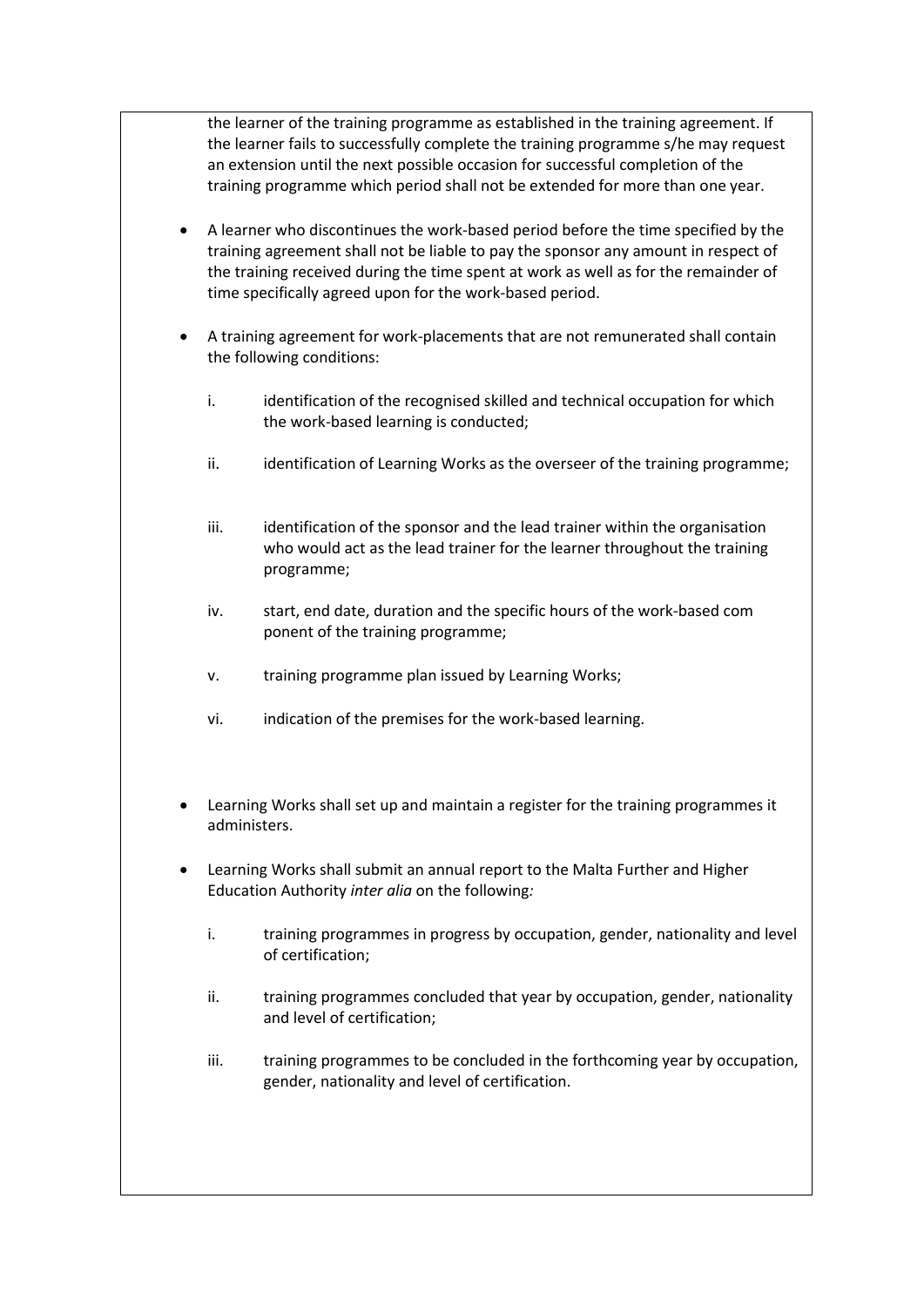# WORK-BASED LEARNING OPERATIONAL BOARD

- Learning Works shall establish a Work-based Learning Operational Board which shall consist of at least three members one of whom shall serve as Chairperson who shall have sufficient expertise and knowledge on the subject matter and shall be an employee of the institution.
- This Board shall inter alia:
	- i. Adapt, where possible, existing curricula into training programmes including a work-based learning component;
	- ii. review training programmes;
	- iii. establish regulations for the assessment of training programmes.

# TRANSFER OF LEARNERS

- The rights and obligations of any sponsor under any training agreement, may, with the consent of all parties be transferred to another sponsor.
- Such transfer shall be complete when it has been registered in the Register of Training Agreements.
- Learning Works may, upon the request of the sponsor, or learner, or both, or on its own discretion, terminate the agreement by giving written notice of such decision to both parties, and transfer the learner to complete the training programme with another sponsor in the eventuality that:
	- i. either the sponsor or the learner is unable to fulfil the conditions of the training agreement; or
	- ii. either the sponsor or the learner fails to observe any of the conditions of the agreement; or
	- iii. any difference or disagreement arises between the sponsor and the learner; or
	- iv. either the sponsor or the learner is convicted of a serious criminal offence.
- The sponsor is not obliged to retain the learner beyond the period of the training programme.
- Where, during the period of training, any dispute arises between the sponsor and a learner, the sponsor shall be entitled, as from the date of reporting the circumstances to Learning Works to suspend the learner from work, saving the right of the learner for full reinstatement if the final decision is in the learner's favour.
- Disputes between the learner and Learning Works shall be addressed through a grievance lodged with Learning Works followed by an appeal if necessary.